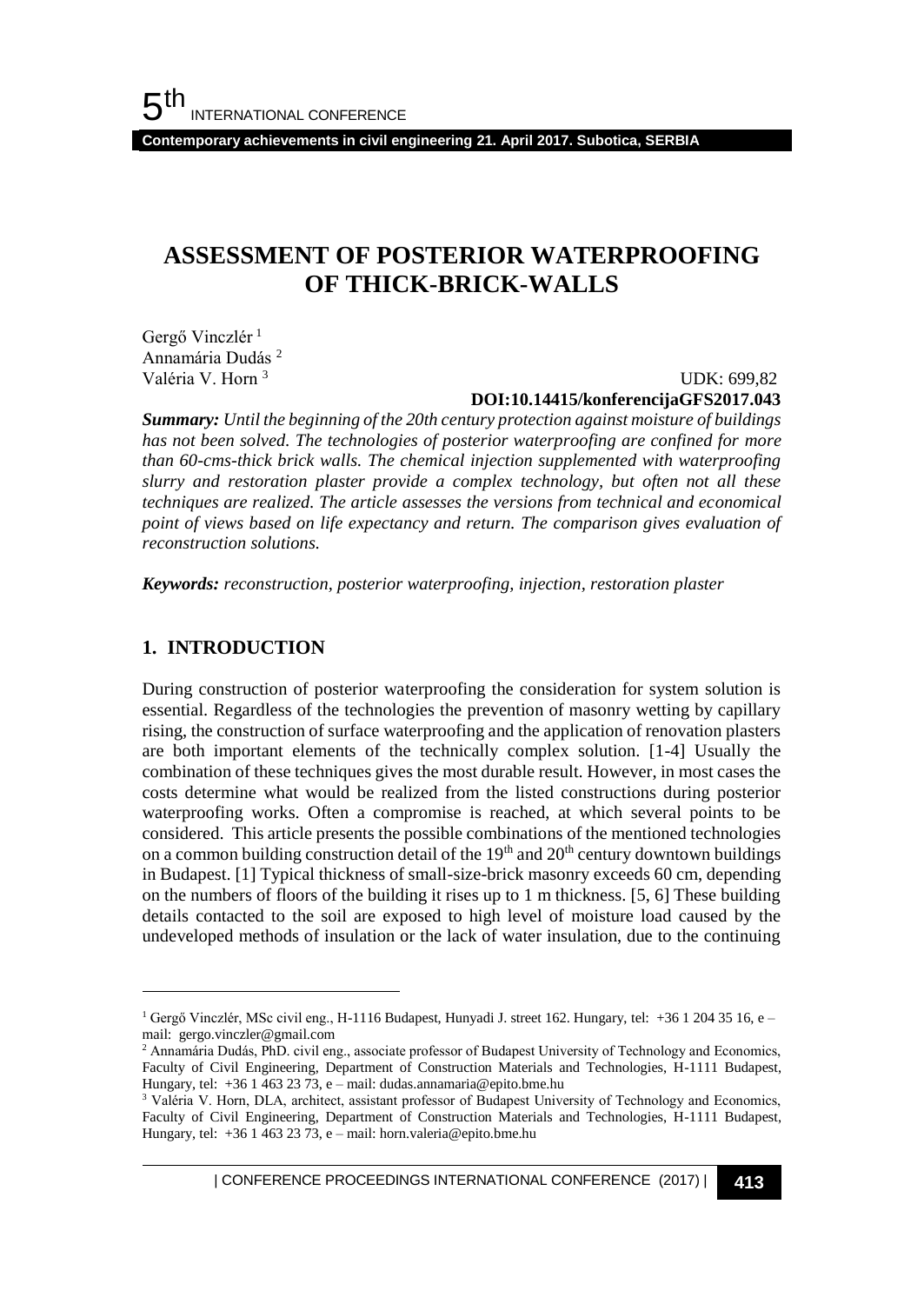#### **Савремена достигнућа у грађевинарству 21. април 2017. Суботица, СРБИЈА**

existence, or even increasing moisture effects. [7-9] Without appropriate provisions these effects can cause significant damage to buildings. [10]

# **2. APPLIED TECHNOLOGIES**

### **Renovation plaster**

Applying of renovation plaster system does not protect against moisture, however often developed as particular application, thus it might seem economical solution as one-time investment. Because the moisture supply is not eliminated, the saltcrystal formation decreases the vapour permeability of the plaster over time, so the efficiency of them also.[11]

# **Chemical injection**

With chemical injection the rising moisture in the capillaries of the masonry is prevented. The injection materials varies widely, thus their effect is also different. Such substances are primarily recommended which protect the structure in various methods besides the realization of complex chemical reactions. The material used in this assessment is alkali silicate-siliconate, which has pore restricting and also hydrophobic effect in the inner surface of capillaries.

After the formation of the water barrier layer the moisture could be concentrated under the injection zone, which continue to be spread toward surfaces with lower resistance. It is important to take into consideration the departure of the remaining moisture above the injection level, which can only be ensured in an appropriate form without the use of restoration plasters if existing plaster of the walls is removed. However, the drying of the remaining raw walls may take up to 12-18 months.

The injection technology is fundamentally influenced by the thickness of the walls to be treated. Following the general principles, it can be stated that up to 60-cm-width one sided, while for wider walls two-sided drilling and borehole arrangement is required.

# **Waterproofing slurries**

At the application of smeard insulations fundamental distinction must be made between internal and external side application. Greater caution must be taken to the negative side wall and floor insulation, hence the material of the substrate structure remaining moist in this case. This means that an intermediate insulating layer is needed, which is resistant to negative side water pressure, and has adequate adhesion to the original structure. General case is when insulation should be developed on an uneven, rough brick wall. In this case firstly an equalization layer is necessary, but it shall be taken into account that the substance used to smoothing the surface, which is able to maintain its strength and adhesion characteristics on a wet medium. The necessary consumption and number of layers of used materials are determined in each case by the degree of moisture load. Essential parts of the waterproofing system are the reinforcing joint tapes and the elements used in pipe penetrations.

The use of surface insulation inside, as an individual insulation, is impractical. As a result of applying insulation coating a vapour breaking or in particular cases a vapour barrier layer is formed, which causes that the moisture in the masonry can not evaporate into the direction of premises. As a result of it, the accumulated moisture in the structure is rising higher. This can present meter-dimension height in function of moisture load.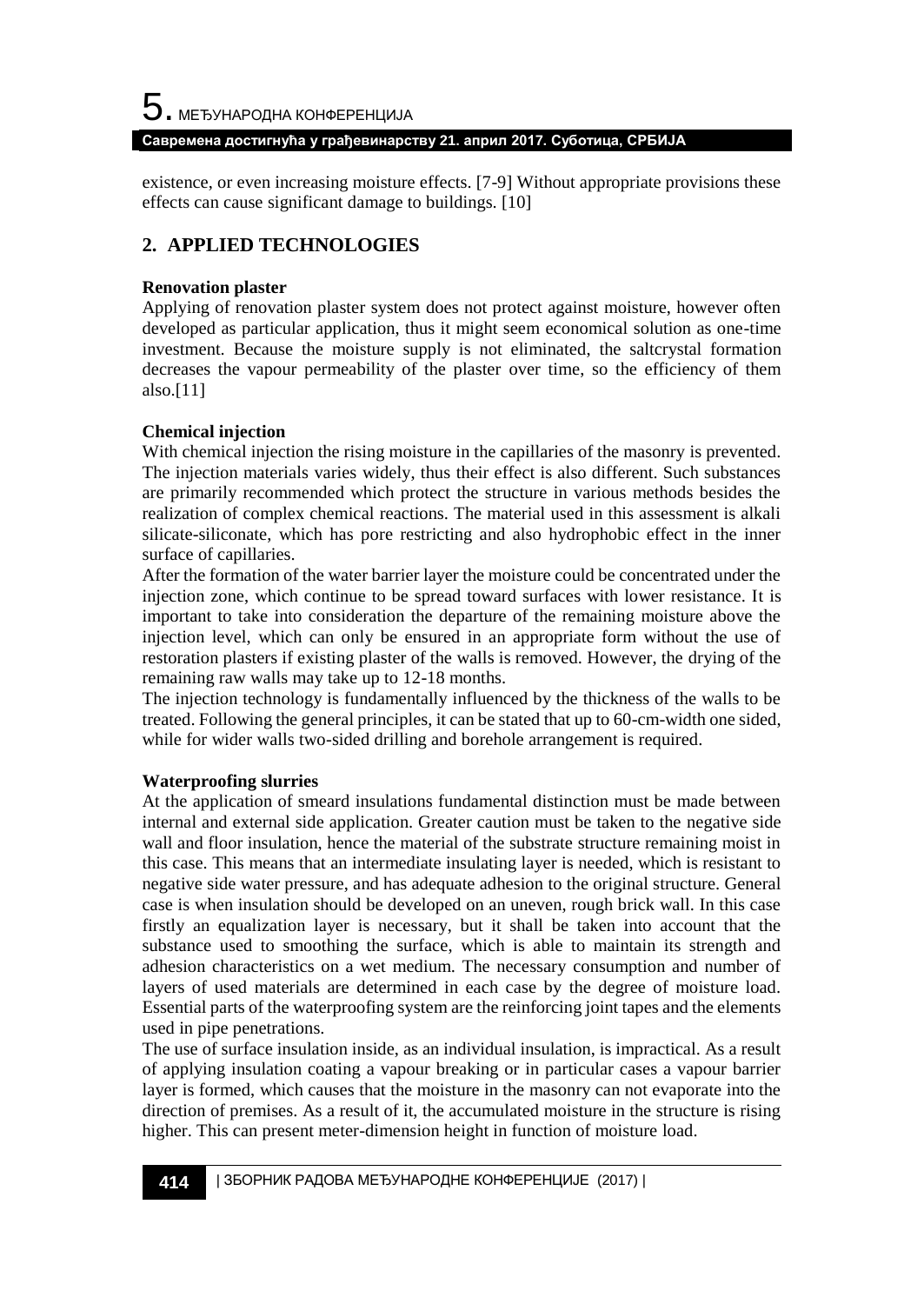#### 5 th INTERNATIONAL CONFERENCE **Contemporary achievements in civil engineering 21. April 2017. Subotica, SERBIA**

# **3. COMBINATIONS**

# **Renovation plaster**

The separated application of renovation plaster in case of increased moisture load assessed to be a temporary solution, because of the constant moisture and structure damaging salts the material of internal structure is saturated, thus service life is reduced. At the same time their role is excessively important as an additional element to the insulation coating and chemical injection, because it helps in the drying of the walls and plays a role in humidity management of the room (Figure 1).



*Figure 1. Renovation plaster on the basement and ground floor walls*



*Figure 2. Injection at the floor level of ground floors*

# **Chemical injection**

The separated application of injection insulation on the basement level is generally impractical because the moisture coming from the direction of foundation could be cut, but the wall still remains wet due to the dampening effect of the soil surrounding the basement wall. Using only injection technology to protect the walls could be realized by the mass injection method, but from cost-effective point of view it is not considered as a realistic option. If injected solution is realized the continuity must be particularly taken into consideration, for example at the supporting of the voults [7, 8], but at the same time the load-bearing aspects must not be ignored.

If only ensuring of the moisture protection of ground floor units is the goal for buildings with basement, then injection at the level of slab of the ground floor can be performed (Figure 2). In case of external side borehole arrangement the posterior insulation is feasible without demolishing of internal areas, on the condition of existing floors insulation is in good condition. In cases where this latter condition is not fulfilled or in the floor there is absolutely no insulation, special attention should be paid during the renovations.

During the design and the construction of chemical injection insulations the 6-9 weeks technological time should be taken into account, during the chemical reactions that take place completely.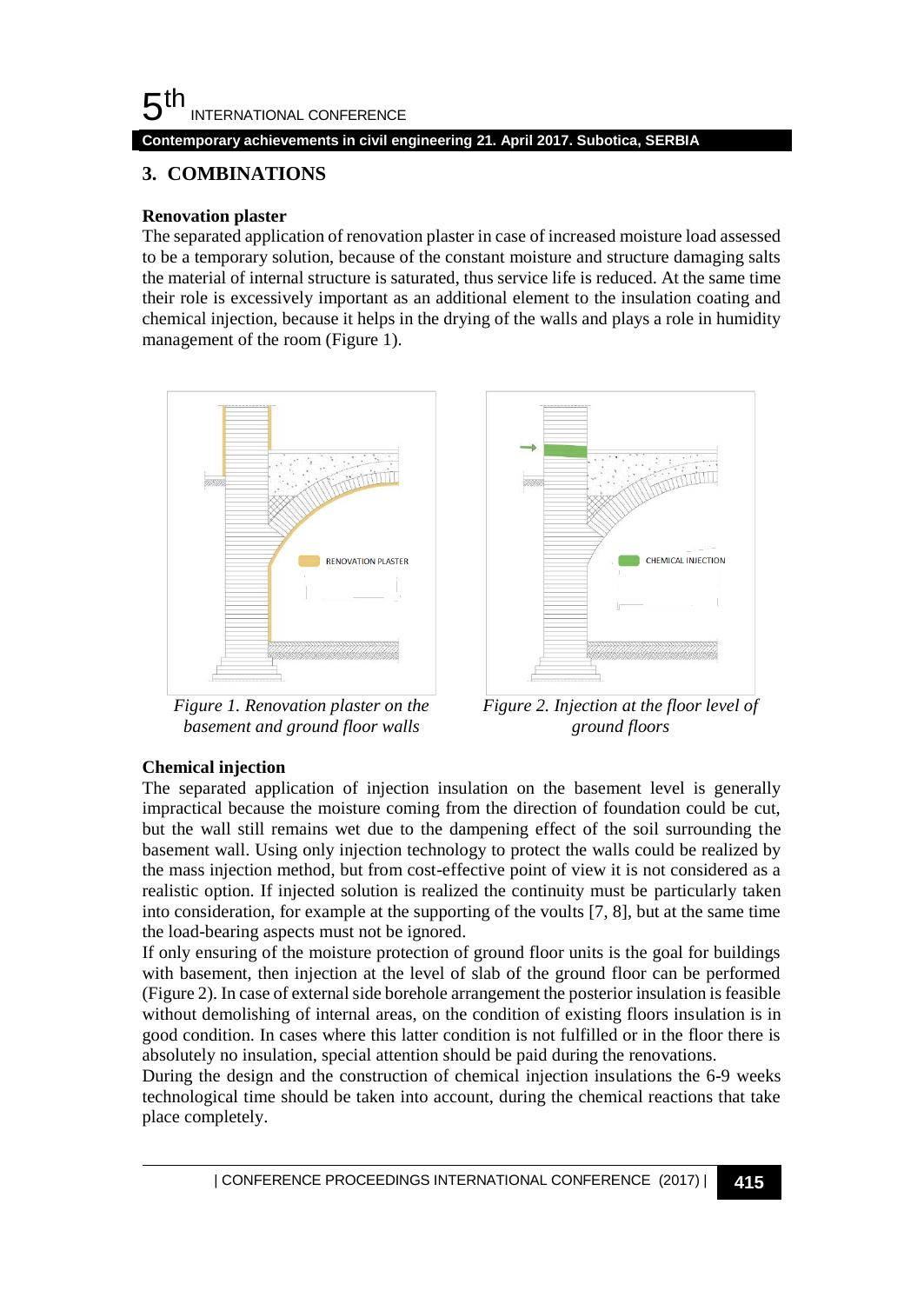# **Waterproofing slurry and renovation plaster**

The combination of the smeard insulation with waterproofing slurry and the renovation plaster eventuates a compromised solution. At the same time temporary treatment of the above-described phenomenon of moisture migration is solved by the high pore-rate surface renovation plaster system.

In case of renovation works when the aim is the utilization of basement, and if the external site excavation is not possible, the negative side insulation must be developed on the walls and floors equally. An important aspect in addition to the increase in capillary absorption is that the applied renovation plaster system is not able to participate in the facilitating of masonry evaporation, hence the underlying waterproofing is firmly vapour breaking. The function of the restoration plaster on the negative side waterproofing is the prevention of vapour precipitation from the air on the surfaces.



*Figure 3. Waterproofing slurry and renovation plaster*

Application of insulation coating at the ground floor supplemented with renovation plaster can be an effective solution in situations where significant proportion of moisture results from rainwater splashing on the skirting or because the counter slope of the pavement drives the water into the walls. In these cases the skirting insulation greatly helps to reduce the level of humidity in the room. However, the basement moisture from the structure at the skirting level would be unable to evaporate, if this is a large amount, thus it may occur on the inner side of the walls or on the floor.

For this insulation version the design life of the system is determined by the renovation plaster. Without the prevention of capillary rising the moisture load is constant, thus may need to be renovated repeatedly in few years.

# **Chemical injection and waterproofing slurry**

This is the first combination, which prevents both wetting of surface and capillary rising. Co-application of the injection and surface coating insulation from underground and skirting insulation is also provided.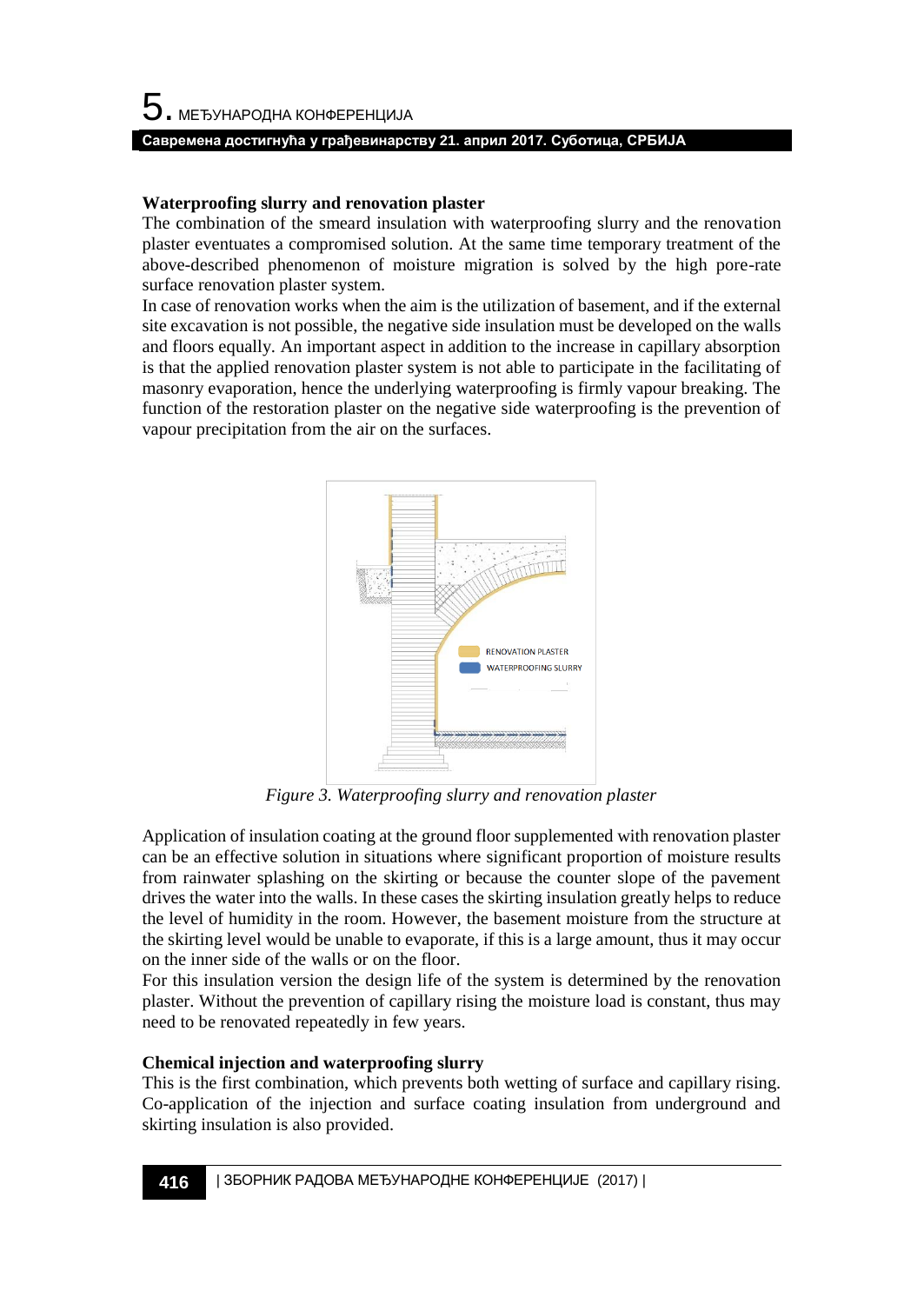#### 5 th INTERNATIONAL CONFERENCE

# **Contemporary achievements in civil engineering 21. April 2017. Subotica, SERBIA**

Figure 4 shows that the posterior waterproofing of the structures to be protected is feasible by complex methods. However, ensuring the dryness of the masonry is important after the injection and the smeard insulation, because significant moisture is still in the masonry. Otherwise, the remaining moisture can cause further damages (e.g. flaking of plaster, molding, etc.).

Without the use of renovation plaster the total drying time of walls is greatly affected by the thickness of the wall, the type of plaster and the paint also, but it could be up to 18 months. This dramatically extends the necessary renovation technology and construction time. Optional solution is building an independent wall lining, however it reduces the usable interior space. In the air gap, which is formed between the lining wall and the basement wall, a mechanical ventilation should be established, that is ventilated out to outside air.





*Figure 4. Chemical injection and waterproofing slurry at the basement level*

*Figure 5. Chemical injection, waterproofing slurry and renovation plaster at the basement level*

# **Chemical injection, waterproofing slurry and renovation plaster**

A technically complete solution is given with the combination of injection, the insulation coating and the renovation plaster. The technological characteristics are the same that described in the preceding paragraphs. Thanks to the combination of materials protection against the rising moisture from the soil next to the wall and from rainwater soaking are both achieved. In addition, renovation plaster helps the humidity management of building structures and facilities, also the drying of protected components and the storage of the building damaging salts. [12]

# **The posterior waterproofing of walls thicker than 60 cm**

For walls thicker than 60 cm the injection carries more uncertainty:

- Creating long, even more than 1 meter boreholes is difficult in damp walls.
- Cleaning of the boreholes can not be performed properly.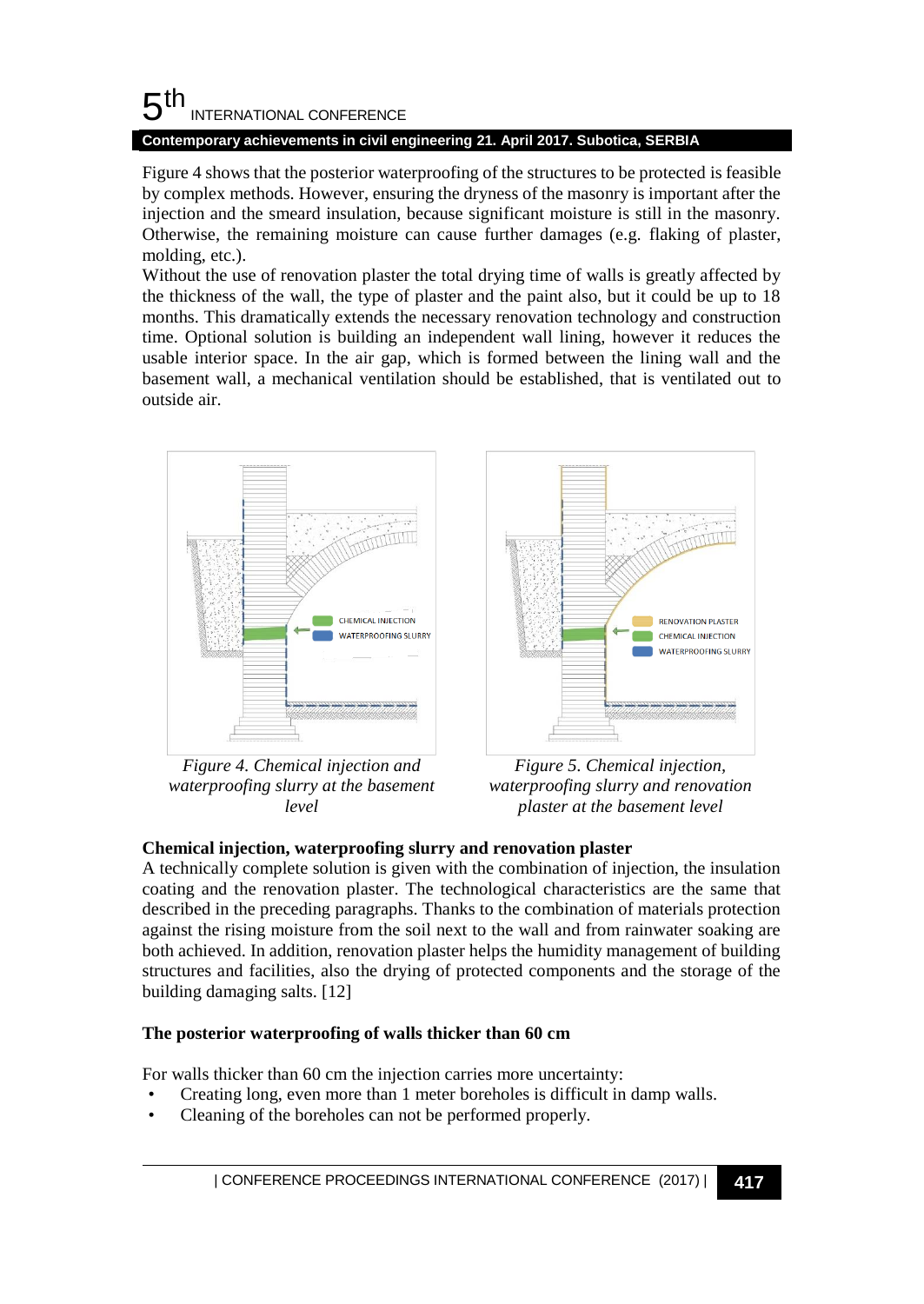# $5$ . међународна конференција

### **Савремена достигнућа у грађевинарству 21. април 2017. Суботица, СРБИЈА**

- The sufficient spread of injection material can not be guaranteed.
- The continuity of the water-tight zone is uncertain despite of enough substance absorbed because of the uncertain connection of material spreading from the opposite boreholes.

In these cases the boreholes have to be prepared from both sides of the wall. Determination of the proper height and the angle for borehole is important especially because of the external and the internal plane of borehole arrangement differ, the adequate water-tight zone does not develop during installation. The posterior waterproofing of thick-brickwalls requires different methods only in respect to the injection compared to those technologies described above.

# **4. THE COMPARISON OF THE COMBINATIONS**

As in the previous section were also presented, the different versions provide solutions altering in durability. In addition, the process of the implementation is also distinct, and the wet/dry structural rate develops differently as well.

The comparison of the solutions can not be interpreted on the basis of one criterion because many aspects need to be considered before their application. It is important to take into account the technical, the durability, the technological and the economic views equally, because the correct conclusion can be drawn only in this way. The following analysis compares the different alternatives using these viewpoints.

The ratings are based on a scale ranging from 1 to 5. A higher rating does not necessarily mean a more positive evaluation. Following the classification aspects:

- Complexity: The complexity refers to the technical wholeness, so the higher value of the scale also means a technically more complex solution.
- Multiplicity: The multiplicity includes the number of the tools and procedures necessary for the application of the technology, so the higher value of the scale indicates a greater demand of machines and labour.
- Technological time: A higher value of the scale signs a longer process time. It is important to separate the technological and construction time.
- Construction time: The construction time includes that period, which is necessary to realize the combinations. The higher value of the scale means a longer process time.

The definition of exact service life of the renovation versions is not possible. However, the lower and upper limits of the expected life time can be estimated on the basis of empirical data. It is important to note that the values given are not fixed, the conditions may affect their evolution. During the analysis of the combinations, the expected lifetime of the systems was defined by the service life of the least durable material.

The comparison of the versions is not applicable using prices versus square meters, because the individual system components are utilized in different amounts (e.g. the waterproofing slurry can be used on the wall and on the floor as well, but the restoration plaster is only applied on the wall surface).

The economical values shown in the Table 1 were calculated by using a unit length of the structural section of the Figure 1-5.

For reasons of comparability, the costs are presented in percentage form. The basis for the comparison, as the value for 100% belongs in each case to the version associated with the highest cost.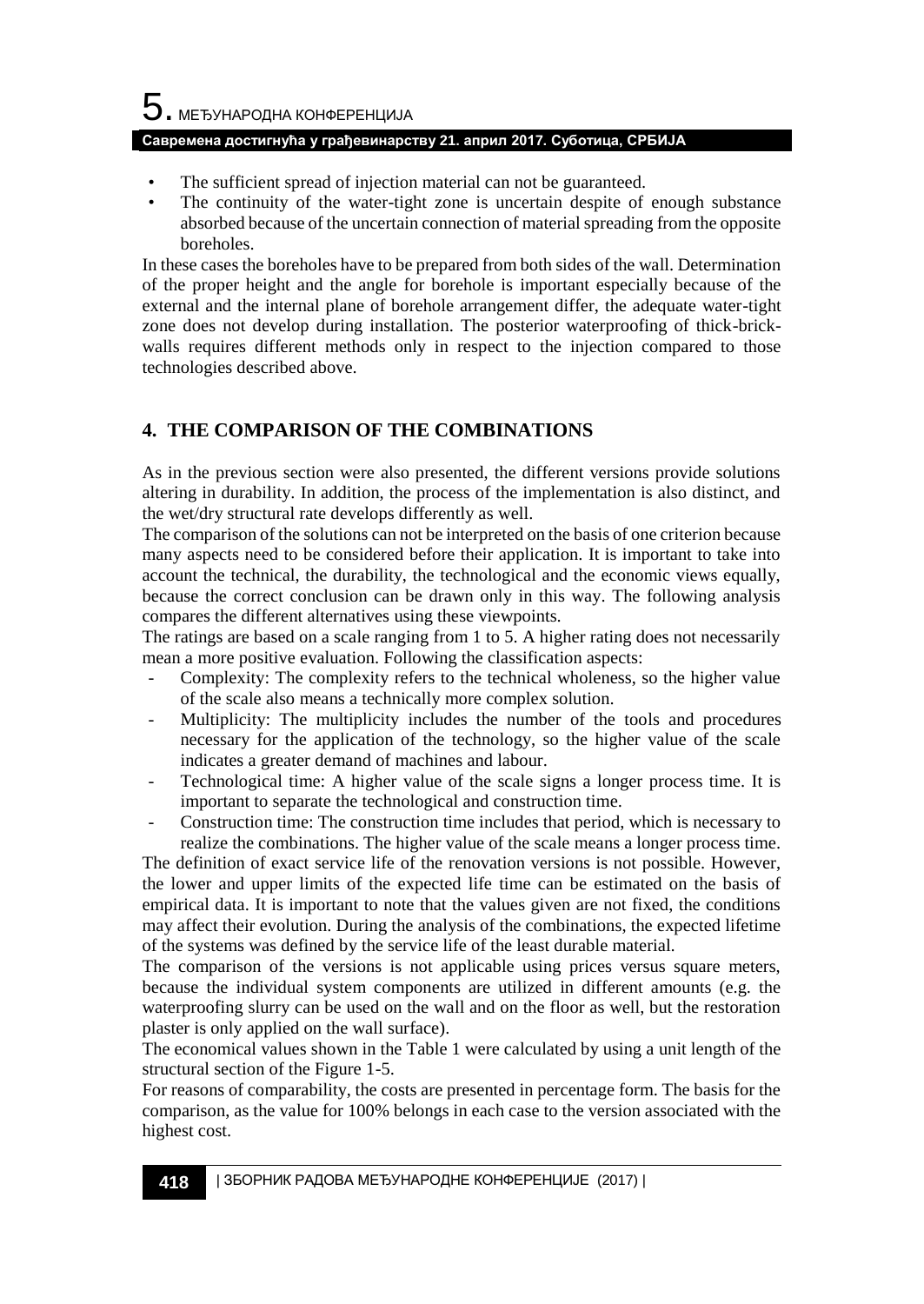#### **Contemporary achievements in civil engineering 21. April 2017. Subotica, SERBIA**

|                   |                                                                         | <b>RENOVATION VERSIONS</b> |                         |                                                   |                                                   |             |
|-------------------|-------------------------------------------------------------------------|----------------------------|-------------------------|---------------------------------------------------|---------------------------------------------------|-------------|
|                   |                                                                         | I.                         | П.                      | Ш.                                                | IV.                                               | V.          |
|                   |                                                                         | Renovation<br>plaster      | Chemical<br>injection   | Waterproofing<br>slurry and<br>renovation plaster | Chemical injection<br>and waterproofing<br>slurry | Full system |
| TECHNIC           | Damp structure<br>rate                                                  | no change /<br>decrease    | no change /<br>decrease | no change $\prime$ increase<br>/ decrease         | decrease                                          | decrease    |
|                   | Complexity                                                              | $1 - 2$                    | $\mathbf{1}$            | $\overline{2}$                                    | $\overline{4}$                                    | 5           |
| <b>TECHNOLOGY</b> | Multiplicity                                                            | $\mathbf{1}$               | 3                       | $\overline{2}$                                    | $\overline{4}$                                    | 5           |
|                   | Technological<br>time                                                   | 3                          | 5                       | $\overline{4}$                                    | 5                                                 | 5           |
|                   | Construction<br>time                                                    | 3                          | $\mathbf{1}$            | $\overline{4}$                                    | $\overline{2}$                                    | 5           |
| <b>DURABI</b>     | Expected service<br>life                                                | $0.1 - 10$                 | $30 - 35$               | $0.1 - 10$                                        | $25 - 35$                                         | $25 - 35$   |
| <b>ECONOMICAL</b> | Expected<br>investment<br>costs <sup>4</sup>                            | 82,4%                      | 17,1%                   | 100,0%                                            | 42,9%                                             | 90,0%       |
|                   | Comparative<br>cost during the<br>same lifetime<br>$(30 \text{ years})$ | 82,4% <sup>5</sup>         | 2,9%                    | $100,0\%$ <sup>5</sup>                            | 7,2%                                              | 15,0%       |

*Table 1. Comparison of the versions*

In Table 1 it is apparent that the complexity of the variations changes according to the number of technologies. However, looking at the economical side it is clear that the use of one technology can also mean an inefficient solution, e.g. applying the renovation plaster is a significant cost in itself. By analysing the comparative cost during the same lifetime it is clearly visible that the application of the overall system is more economical than the partial solutions.

# **5. SUMMARY**

l

As it was shown in Chapter 4, the rating of the different versions based on various aspects gives dissimilar results. The independent use of the renovation plaster often seems to be a reasonable solution for the users, but it can not be called an optimum concerning durability and economical aspects. In addition, the technical and economical comparison showed that the combined application of waterproofing slurry and renovation plaster is not cost-

<sup>4</sup> The values were calculated with valid prices in Hungary in 2016.

<sup>5</sup> Supposing a 5 year expected service life.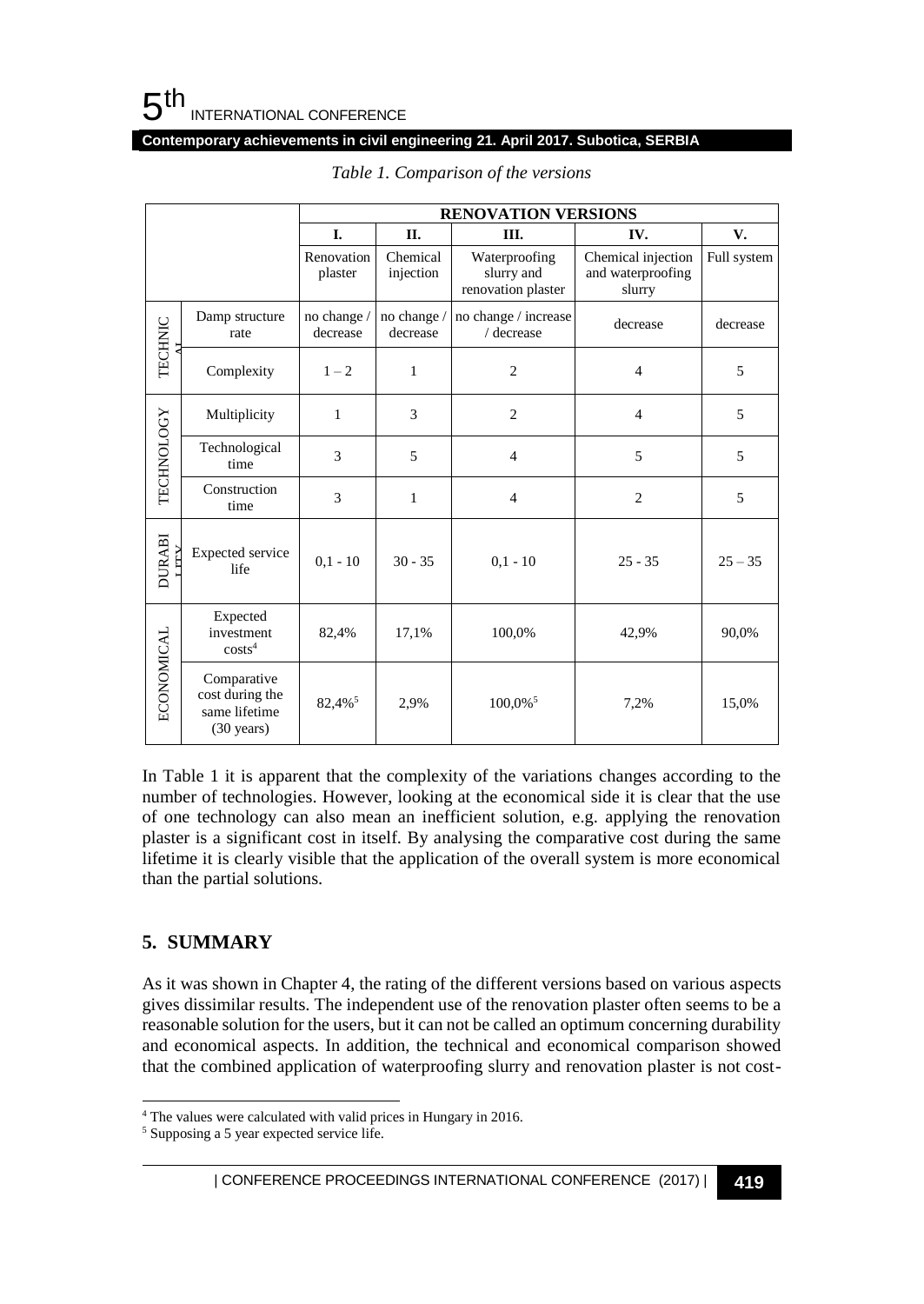# $5$ . међународна конференција **Савремена достигнућа у грађевинарству 21. април 2017. Суботица, СРБИЈА**

effective on long term. The economic comparison describes the expected costs of the different versions regarding the same service life (30 years). The values show that the renovation plaster is the least favourable option (see Figure 6.).



*Figure 6. The percentage change of the expected costs*

The wetting of the building structure can be prevented completely by applying the waterproofing slurry and the chemical injection system. This version is a long-term and economically efficient solution, but it does not attend to the remaining dampness in the structure. By supplementing with renovation plaster it can be solved, which greatly facilitates the drying of the masonry and the moisture management of the room.

It is generally stated that there is no combination that could be an optimal solution considering all aspects. Applying the whole system leads to a technical complex result, but in terms of cost efficiency it is not always the best version. In financial terms, application of the waterproofing slurry and the chemical injection system is the most favourable (apart from using the latter independently), but the drying of the remaining moisture can only be achieved within months without mechanical ventilation.

Thus, at building reconstruction works the posterior waterproofing should be designed such a complex system, which is an optimal solution taking into account the most aspects at the same time. The priority order of the listed aspects is determined by the field conditions, by the expectations of the owners and by the budget.

# **REFERENCES**

[1] Vinczlér, G.: Vastag falazatok utólagos vízszigetelésének vizsgálata (Analysis of posterior waterproofing of thick walls), *MSc Thesis, manuscript*, **2017**.